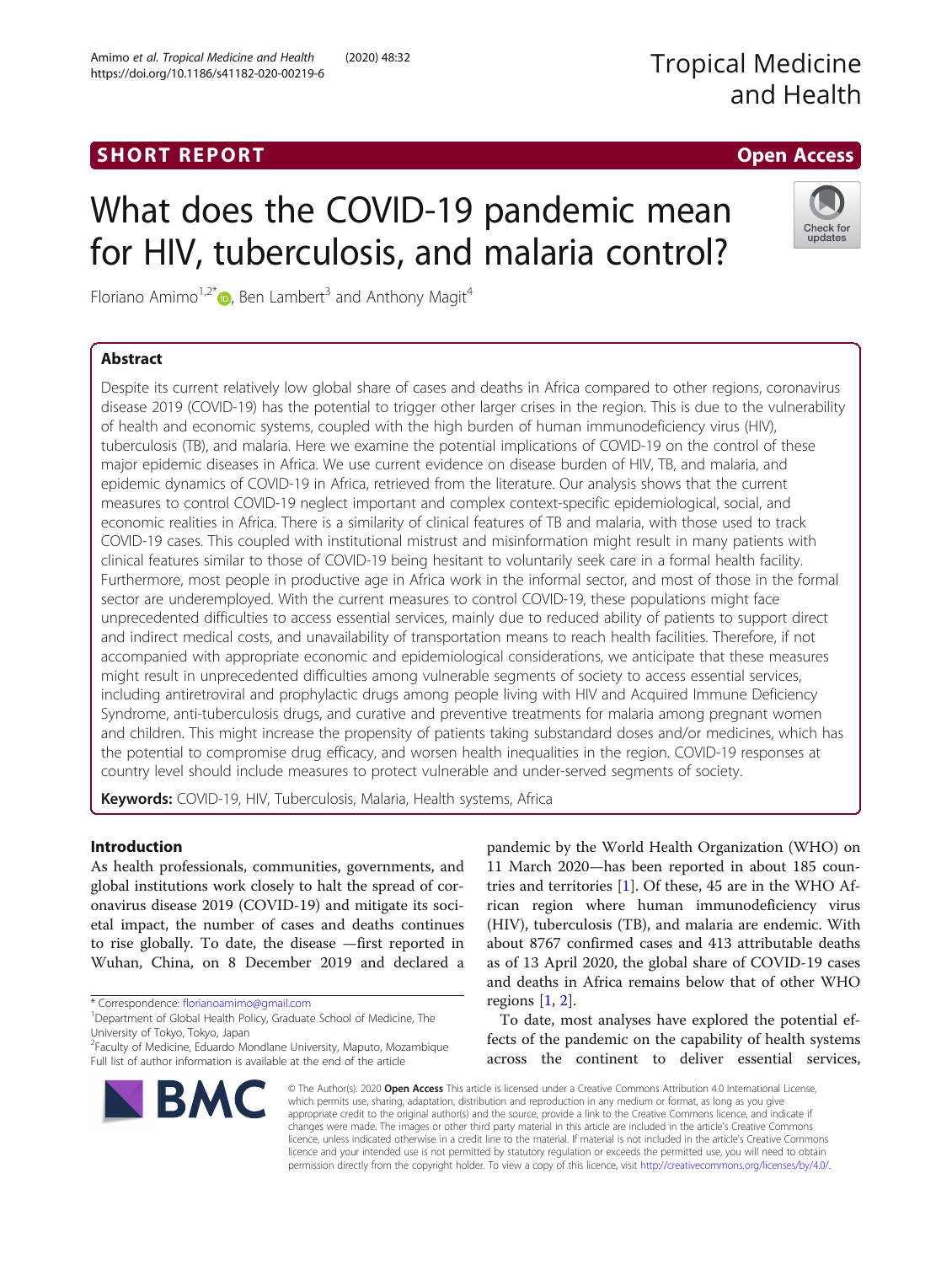focusing on the response to COVID-19 [\[3](#page-3-0)–[5](#page-3-0)]. However, the tremendous risk of COVID-19 on the continent goes beyond shortages of resources and infrastructure needed to directly manage the pandemic. In this study, we focus on the effect of the pandemic on the capacity of patients to use essential health services. We first describe the current dynamics of the pandemic across the WHO African region, using laboratory-confirmed cases and attributable deaths counts from the Center for Systems Science and Engineering at Johns Hopkins University [[2\]](#page-3-0). Subsequently, we examine the potential implications of COVID-19 on other epidemic diseases so far responsible for the largest mortality, morbidity, and disability share on the continent. We use the current evidence on the disease burden of HIV, TB, and malaria, and the epidemic patterns of COVID-19 in the WHO African region retrieved from the literature to support our analysis. The data used in this analysis are drawn from the references provided.

#### Analysis and discussion

In the WHO African region, the first COVID-19 case was reported in Algeria on 25 February 2020. Among African Union member states, this was the second case, after the disease was first reported in Egypt on 14 February 2020. Since then, the disease has spread exponentially across the continent. Currently, the region representing approximately 13.7% of the global population (1,019,922,000/7,430,261,000) [[6\]](#page-3-0), accounts for about 0.5% (8767 /1,776,157) of the global share of COVID-19 cases and about 0.4% of the global share of attributable deaths (413/108,804) [\[1,](#page-3-0) [2\]](#page-3-0) as of 13 April 2020. South Africa has emerged as the epicenter of the disease in the region, accounting for the largest share of cases reported to date  $[1]$ . There is a notable crosscountry variability in case fatality rate (CFR) in the WHO Africa region [\[2](#page-3-0)]. Even so, current data suggest that most countries in the region have death rates that are below the global time delay adjusted CFR estimate of 5.7% (95% confidence interval: 5.5–5.9%) [\[7\]](#page-3-0).

The relatively low global share of cases and deaths in Africa might be explained in part by the population age structure. This is because clinical severity of COVID-19 increases with age  $[8]$  $[8]$ , and the populations across the continent are largely young, with a median age of approximately 18.7 years, compared to the global median age of approximately 30.2 years [\[6](#page-3-0)]. However, limited availability of detailed patient-level data, underascertainment of mild cases, and mis-assignment of causes of death pose important challenges for the accurate estimation of CFR  $[9]$  $[9]$ . This means that, in addition to population age structure, the current CFR in the region might also be a reflection of the fact that patients diagnosed with COVID-19 in most African countries are

usually those with symptoms as asymptomatic patients might not be easily accessible to the health system. Therefore, a significant portion of COVID-19 cases and attributable deaths across the continent is probably not being accounted for in official statistics. Lack of testing and contact tracing capability is a significant contributor as well.

Despite the relatively low cases counts and death rates in most African countries, COVID-19 poses an unprecedented public health risk on the continent. This is, among other factors  $[3-5]$  $[3-5]$  $[3-5]$ , because of the high burden of other endemic diseases. Globally, the regions with the largest share of people living with HIV/AIDS (PLWHA) are Eastern and Southern Africa, with 20.6 million (18.2–23.2 million), and Western and Central Africa, with 5.0 million (4.0–6.3 million) [[10\]](#page-3-0). Among PLWHA, TB is the leading cause of death. In contrast to COVID-19, CFR of TB is 15.7% in the general population, 32.6% among PLWHA, and 41.0% among patients with Rifampicin-resistant or multidrug-resistant TB [\[11](#page-3-0)]. Clinically, TB presents with fever, cough, and dyspnea, among other symptoms. Despite the differences in the duration of incubation and others, these three symptoms are also the clinical features observed in most patients with COVID-19, with prevalence of 88.7% (84.5–92.9%), 57.6% (40.8–74.4%), and 45.6% (10.9–80.4%), respectively [[12\]](#page-3-0). Additionally, the WHO African region accounts for 93% of total malaria cases and 94% of total malaria deaths [[13\]](#page-3-0). There have been important reductions in malaria deaths in the past two decades. To ensure continued reductions in malaria death rates, cases need to be correctly diagnosed and promptly treated. The main diagnostic characteristic of malaria is fever [[14,](#page-3-0) [15\]](#page-3-0). Therefore, the similarity of symptoms poses important challenges to the current measures to control, not only COVID-19, but TB and malaria as well.

Furthermore, the current measures to control COVID-19 include quarantine of suspected cases, isolation of infected patients, contact tracing, and among other strategies [[16,](#page-3-0) [17\]](#page-3-0). These might not have good acceptability in some communities [[18,](#page-3-0) [19\]](#page-3-0). Therefore, many patients with clinical features similar to those of severe acute respiratory syndrome coronavirus 2 (SARS-CoV-2) infection, which might be COVID-19, and/or any other disease with similar symptomatology, might be hesitant to voluntarily seek testing and treatment in a formal health facility. Additionally, in most cases SARS-CoV-2 infection presents itself with mild symptoms. This coupled with fear of high scrutiny that might be associated with a COVID-19 diagnosis may also lead to individuals not seeking care and therefore facilitate the spread of the pandemic. Even though contact tracing is vital to halt transmission, some patients might have privacy concerns [\[20\]](#page-3-0). This was observed during the Ebola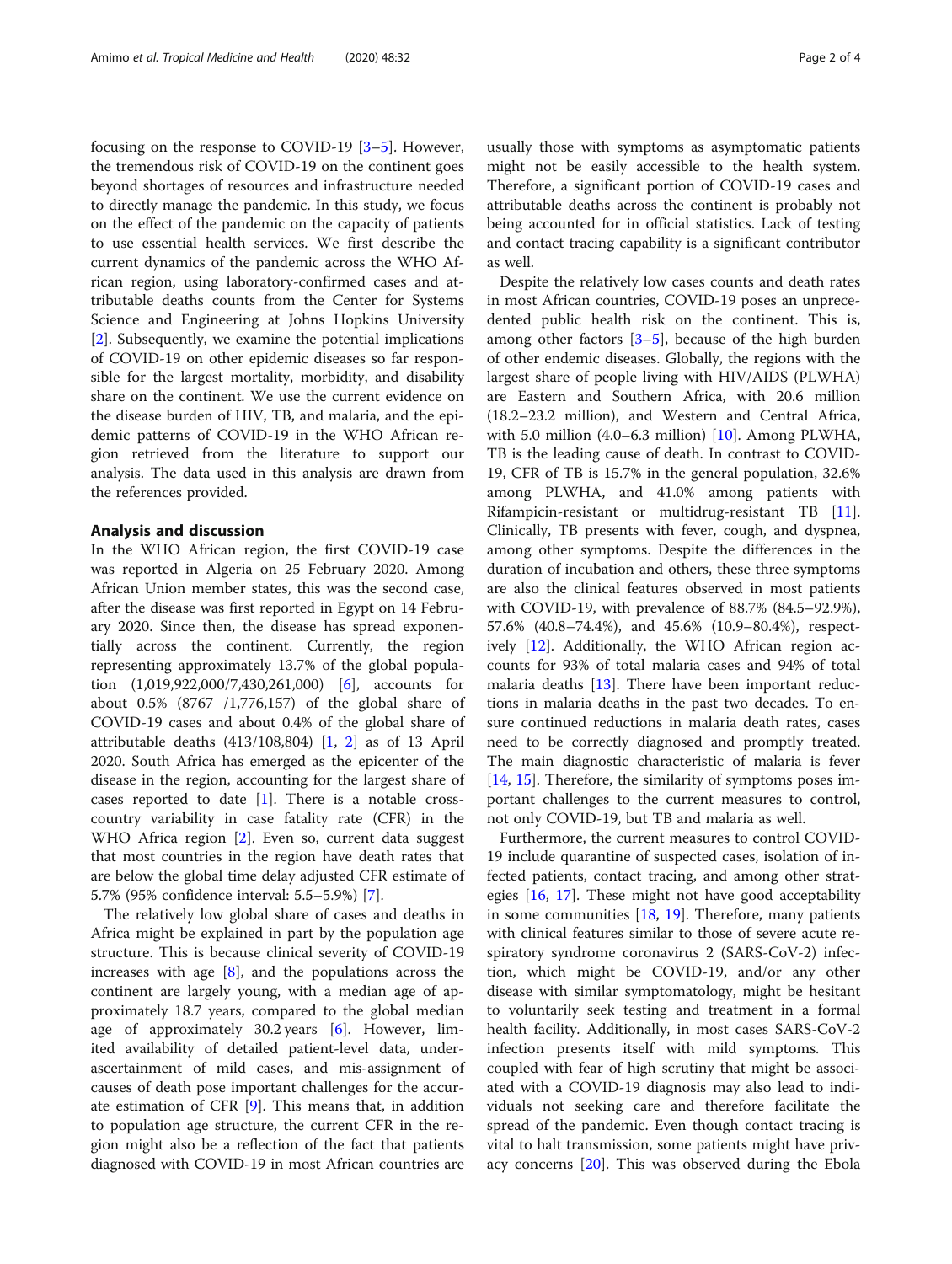outbreak in Central and West Africa, in part due to institutional mistrust and misinformation [\[21](#page-3-0)]. This might result in an increased household transmission of COVID-19 as infected family members will remain in contact with uninfected patients without any protective measure. Transmission of COVID-19 occurs even among asymptomatic and paucisymptomatic patients. These factors might result in an increased risk of complications and mortality among vulnerable populations because they might delay or avoid seeking care in a formal health facility. For pregnant women with untreated malaria, the complications—usually underestimated—are twofold, comprising maternal and child adverse outcomes [[22](#page-3-0)].

Reduced ability of patients to access health services among under-served and vulnerable segments of society is another critical challenge. To curb the spread of the pandemic, governments are implementing measures, which in addition to limitations to travel and business, also include closure of schools and universities, as well as recommendations for people to stay home. However, most people in productive age in Africa work in the informal sector, and most of those in the formal sector are underemployed [\[23](#page-3-0), [24](#page-3-0)]. Therefore, if these measures are enforced without appropriate economic and epidemiological considerations, millions of vulnerable populations across the continent might face unprecedented difficulties to access health services due to limited disposable income to support transportation expenses, as well as other direct and indirect medical costs. Among others, these populations include: (1) PLWHA who need to access health facilities regularly to retrieve antiretroviral and prophylactic drugs; (2) patients under treatment for TB who need to go to health facilities regularly to access antituberculosis drugs; (3) approximately 11 million pregnant women exposed to Plasmodium falciparum infection annually who need intermittent preventive treatment for malaria prevention as part of antenatal care services; and (4) approximately 24 million children infected with Plasmodium falciparum annually who need correct diagnosis and prompt treatment of malaria [\[13](#page-3-0)]. This is compounded by the fact that nearly 287,282,013 (29.0%) people and 64,495,526 (28.2%) women of reproductive age need to travel more than 2h to reach the nearest health facility [\[25](#page-3-0)]. Additionally, COVID-19 control measures in some countries include limitation of number of passengers in public transportation. This might worsen the availability of transportation means to reach health facilities.

#### Conclusions

The current measures to control the pandemic, as they are being enforced across the continent, neglect important and complex context-specific realities in Africa. We

anticipate an unprecedented reduction in the capacity of patients to use health services. Limited access to essential medicines is known to create the conditions for patients to use substandard drugs and/or doses. This, in addition to reducing patient outcomes by increasing morbi-mortality due to HIV/AIDS, TB, and malaria, might contribute to the emergence and spread of drugresistant pathogens. Moreover, reduced access to effective antituberculosis treatment might increase infectiousness of TB patients. This has the potential to trigger other larger crises in the region and could worsen health inequalities and result in reversal of global health gains in key indicators. Therefore, COVID-19 responses at country level should be tailored to local social, epidemiological, and economic profiles. These should include measures to protect under-served and vulnerable populations, in particular PLWHA, patients with comorbidities and other risk factors, communities living in malaria endemic settings, pregnant women, people under treatment for tuberculosis, and other relevant segments of society. These populations need protection not only from the pandemic, but also from the consequences of its control measures.

#### Abbreviations

AIDS: Acquired Immune Deficiency Syndrome; CFR: Case fatality rate; COVID-19: Coronavirus disease 2019; HIV: Human immunodeficiency virus; PLWHA: People living with HIV/AIDS; SARS-CoV-2: Severe acute respiratory syndrome coronavirus 2; TB: Tuberculosis; WHO: World Health Organization

#### Acknowledgements

Not applicable

#### Authors' contributions

FA conceived of and designed the research, reviewed the literature, prepared the data, drafted the manuscript, and contributed to the revision of the final manuscript. BL and AM reviewed the manuscript, supported the interpretation, and contributed to the revision of the final manuscript. All authors read and approved the final manuscript.

#### Funding

Ministry of Education, Culture, Sports, Science, and Technology of Japan.

#### Availability of data and materials

The data used in this analysis are drawn from the references provided.

#### Ethics approval and consent to participate

Ethical approval is not necessary because this research did not collect identifiable human material and data.

#### Consent for publication

Not applicable

#### Competing interests

The authors declare that they have no competing interests.

#### Author details

<sup>1</sup>Department of Global Health Policy, Graduate School of Medicine, The University of Tokyo, Tokyo, Japan. <sup>2</sup> Faculty of Medicine, Eduardo Mondlane University, Maputo, Mozambique. <sup>3</sup>MRC Centre for Global Infectious Disease Analysis, School of Public Health, Imperial College London, London, UK. 4 Human Research Protection Program, University of California San Diego School of Medicine, San Diego, CA, USA.